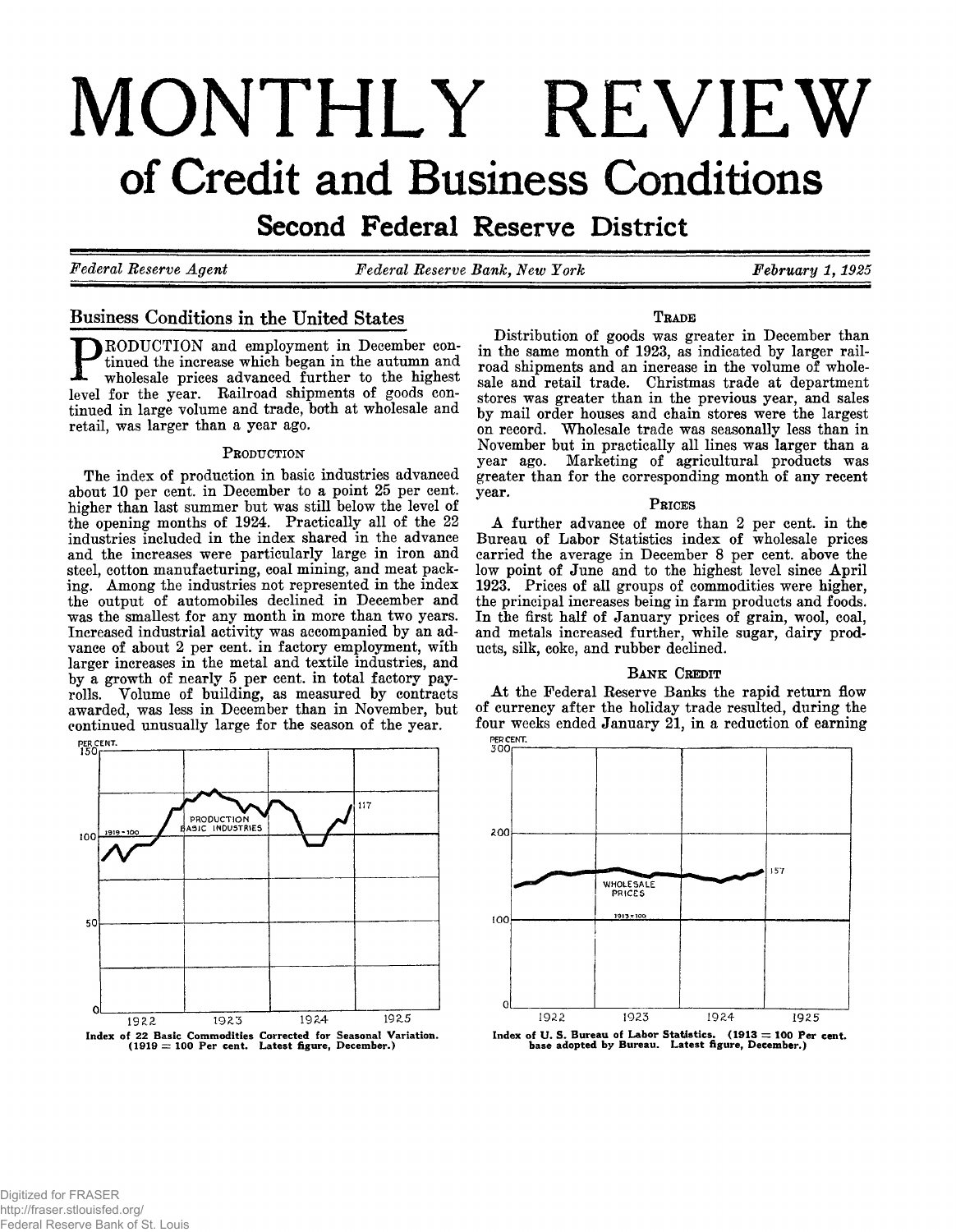

**assets about equal to that for the same season a year earlier. The net outflow of currency from the Reserve Banks during the month preceding Christmas amounted to more than \$200,000,000, and the return flow after the Christmas peak, reflected both in the increase in reserves and in the decline of Federal Reserve note circulation, was in excess of \$300,000,000. Fluctuations in the earning assets of the Reserve Banks during the past two months have reflected chiefly these seasonal changes in the demand for currency. The decline in discounts brought their total on January 21 to a smaller volume than at any time in 1924, and acceptances also showed a seasonal decrease. Holdings of United States securities, which have declined for more than two months, were about \$175,000,000 below the level of last autumn and in about the same amount as at the middle of 1924. Net exports of gold, which gave rise to a demand for Reserve Bank credit, amounted to \$30,000,000 in December and were in larger volume during the first three weeks in January.**

**The growth of demand deposits at member banks in leading cities during the three weeks ended in the middle of January, which has been greater than the increase in their total loans and investments, has reflected the return of currency from circulation. In the same period there was some increase in commercial loans and a continued growth in loans secured by stocks and bonds. Holdings of investment securities have decreased somewhat since the middle of November, particularly at the banks in New York City.**

**Firmer conditions in the money market in December and the first few days in January were followed later in the month by declines in rates on commercial paper to 31/2 per cent.**

#### **Banking Conditions in the Second District**

**Passing of the autumn and holiday requirements for credit and currency, completion of January 1 financial settlements, and some inflow of funds from the interior, were followed during the first three weeks of January**



**by the usual seasonal decline in the volume of Reserve Bank credit outstanding in the district. Between December 24 and the latter part of January the total earning assets of the New York Reserve Bank fell about \$150,- 000,000. The return of gold coin and certificates from circulation and the inflow of funds from other districts, resulted in a moderate increase in gold reserves of the bank, despite substantial withdrawals of gold for export.**

**Late in January there was an increase in rediscounts for member banks, accompanying reduction in holdings of Government securities by the New York Reserve Bank and by the System.**

**Changes in member bank credit in the district during the period included a decline in deposits and total loans and investments of the reporting banks to levels somewhat lower, in case of deposits, than at any time since the beginning of November. These decreases, which were in contrast to increases shown in other districts, were more than accounted for by decreases reported by the New York City banks. The accompanying diagram shows the changes in New York City, and indicates the character**



Member Bank Credit Figures for 67 Reporting Banks in New York City. (Latest figures, January 21.)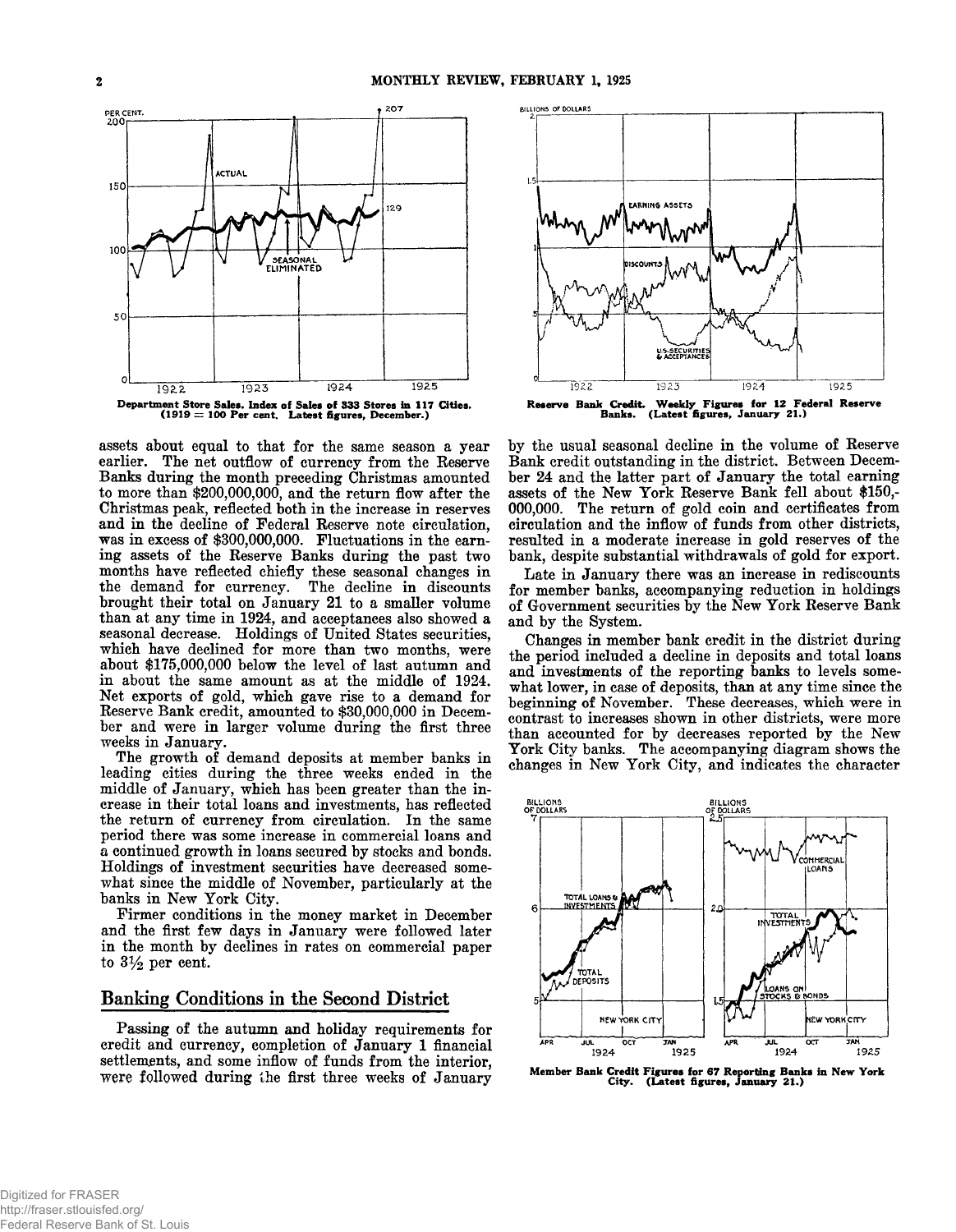**of the reduction in loans and investments. As compared with the high level reached at the first of the year, most of the decrease has been in loans secured by stocks and bonds, but security investments, while practically unchanged since January 1, show a decline of approximately \$120,000,000 since the November high point. Commercial loans on January 7, on the other hand, reached a new high level since 1921, and were only slightly lower in succeeding weeks.**

#### **Money Market**

**Easier money conditions in January reflected the conditions outlined in the preceding paragraphs.**

**Renewed buying of commercial paper, principally in the middle west, caused a slight decline in the open** market rate to  $3\frac{1}{2}$  per cent. The amount of paper out**standing through 26 dealers at the end of December showed a reduction from November 30 of about 10 per cent, to \$798,000,000.**

**Easier conditions in the bill market were manifested in increased demand for bills, especially those of short maturity, a reduction in dealers' portfolios, and a decline in sales to the Reserve Bank. Dealers' open market rates, however, continued generally 3% per cent, on their purchases of 90 day bills and 3 per cent, on their sales. Yields offered on short term Government issues were also practically unchanged.**

**In the stock exchange money market, rates for 60-90** days advanced to  $3\frac{3}{4}$  per cent., compared with  $3\frac{1}{2}\cdot3\frac{3}{4}$ **per cent, prevailing in December. Call loan renewals, after touching 5 per cent, at the end of December reverted in January to an average range of 3-3% per cent.**

**The accompanying diagram, bringing up to date a comparison of money rates in New York and in London, indicates that while rates in London remain higher than in New York, the recent rise in this market has narrowed somewhat the spread between the two centers.**



Money Rates-New York and London

#### **Security Markets**

**The easier money conditions of early January were accompanied by increased activity and a firmer tone in the bond market. Price averages of high grade corporation issues advanced moderately to levels close to or above the high levels touched in November. Government bonds were also firmer, and foreign issues in a number of cases reached new high levels.**

**In the stock market, continued heavy trading and rising prices during the early part of the month carried industrial stock price averages substantially above the 1919 high levels for the first time, and railroad stocks touched new high points since early in 1917. About the middle of the month, however, there was some reaction in prices and price movements thereafter became irregular.**

**New security offerings showed the usual seasonal increase after the first of January and in most cases were readily sold. Offerings included numerous stock issues, particularly of public utility concerns, and, in addition to securities sold in the open market, a number of the large New York banks announced increases in capitalization and offered new shares to stockholders. The offerings of new foreign issues in this market continued heavy and included an increasing proportion of private corporation issues as distinguished from Government securities. The accompanying diagram indicates the extraordinary increase in foreign financing in this country since the adoption of the Dawes plan. During the last six months of 1924, offerings of foreign securities of all kinds totaled approximately \$880,000,000, the largest for any six months in recent years. Offerings of foreign issues in the London market, on the other hand, showed comparatively little increase during this period, notwithstanding the floating in London of its share of the German loan and other reconstruction loans.**



Par Value of Foreign Capital Issues Offered in New York and London by Six Months Periods in Millions of Dollars. (Pounds Converted at the Current Rates of Exchange.)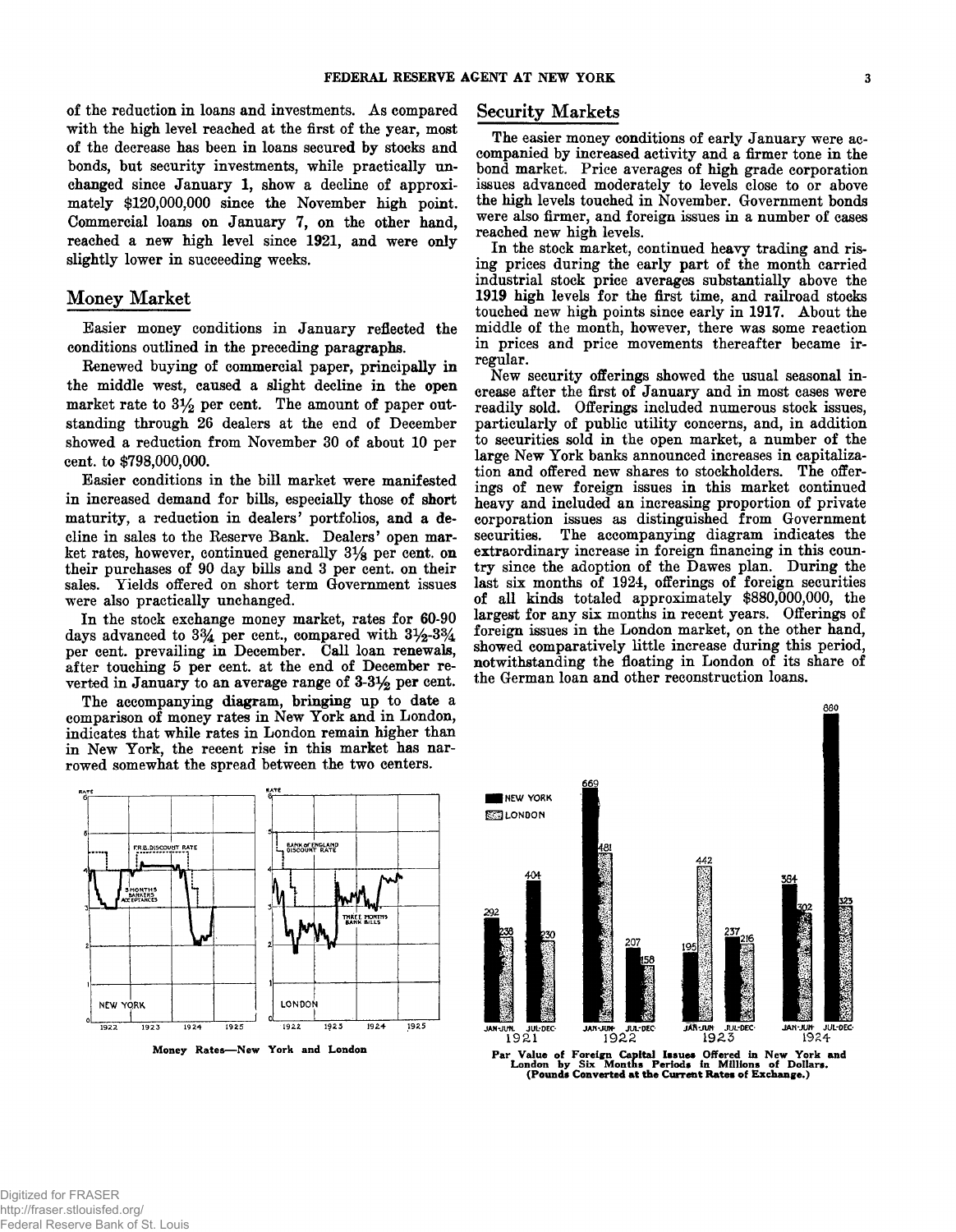Continued return of United States currency from abroad was indicated by the figures for December, which showed net receipts by this bank and 14 other reporting banks in this city, amounting to \$9,150,000, the largest for any month since progress in the stabilization of European currencies resulted in the beginning of the return flow in April. This large amount was due principally to receipts from Germany which alone totaled over \$7,000,000. Since A pril net receipts from all countries have amounted to \$59,100,000, of which \$32,000,000 came from Germany, \$9,400,000 from England, \$4,800,- 000 from Holland, and \$3,700,000 from Switzerland.

#### **Foreign Exchange**

Further recovery in the foreign exchanges in January reflected generally growing confidence in European economic conditions, and continued large foreign borrowing in this country together with higher money rates abroad than in New York. Sterling at \$4.80 on January 20 stood within 2 per cent, of par and about 30 cents above the level prevailing at the conclusion of the London conference in August.

Norwegian, Danish, Belgian, and Spanish exchanges were also strong, and the Argentine paper peso rose to  $40\frac{1}{4}$  cents, within 5 per cent. of par, compared with a depreciation of 25 per cent, at the beginning of 1924. French rates held comparatively steady, and Swiss, Dutch, and Swedish exchanges continued to be quoted close to or above par, Italian exchange, on the other hand, showed weakness, ascribed chiefly to internal political uncertainties and large purchases of wheat, and Canadian exchange was also somewhat lower, apparently due partly to the smaller wheat crop and reduction in exports.

Comparison of the foreign exchange situation at the outset of 1925 with that of a year ago reveals large progress during the year in the restoration of stable currency conditions in Europe. Sterling a year ago sold down to \$4.21. All of the European exchanges were below par with the dollar, and of the exchanges greatly depreciated only those of Austria, Finland, Latvia, and Lithuania had been stabilized. At the outset of 1925, on the other hand, sterling shows an advance of 14 per cent. Sweden has resumed gold payments, Dutch and Swiss exchanges stand at par, the currencies of Germany and Poland have been revaluated and, together with the new currencies of Latvia and Lithuania, held close to the new par, while those of Hungary, and Czecho-Slovakia have been substantially stabilized. In January the South African Government announced its intention to resume gold payments not later than July 1 of this year.

#### Gold Movement

During the first 24 days of January exports of gold from the Port of New York totaled \$56,547,000, compared with \$39,675,000 for the whole country for the month of December. Of the January shipments \$15,- 000,000 represented further withdrawals by Germany of

Foreign Movement of United States Currency proceeds of the German loan. The exports, however, also included additional shipments of \$8,700,000 to England, and \$26,400,000 to India. The heavy exports of gold from this country to India, together with large shipments from South A frica follow a rise in India's merchandise export balance in the first eleven months of 1924 to the highest level since 1920.

Final figures on the country's gold movement for December indicated gold imports of approximately \$10,000,000, chiefly from France, Canada, and Argentina, so that the net export balance was somewhat less than \$30,000,000. This was the first export balance since August 1920 and follows a net gold import movement amounting to \$1,665,000,000.

The table below shows the December gold exports of the United States by principal countries and the figures for the Port of New York for the first 24 days of January. In addition to these exports, substantial amounts of gold were contracted for in the latter part of the month for shipment to Australia.

| Country                                                                                                                                                                                                                        | Exports of gold from U.S.<br>December 1924                                                                    | From Port of New York<br>January 1 to 24, 1925                                                      |
|--------------------------------------------------------------------------------------------------------------------------------------------------------------------------------------------------------------------------------|---------------------------------------------------------------------------------------------------------------|-----------------------------------------------------------------------------------------------------|
| Germany<br>$Enzland \ldots \ldots \ldots \ldots$<br>British India<br>$\text{Homg Kong} \ldots \ldots \ldots \ldots$<br>$Mexico \ldots \ldots$<br>$Canada \ldots \ldots \ldots \ldots$<br>$S$ weden<br>Netherlands<br>All Other | \$20,000.000<br>10.264.000<br>5,674,000<br>220,000<br>466.000<br>188.000<br>1.001.000<br>1,324,000<br>538,000 | \$15,000,000<br>8,711,000<br>26.430,000<br>.<br>250,000<br>.<br>2,000,000<br>1,752,000<br>2.404.000 |
| $Total$                                                                                                                                                                                                                        | \$39,675,000                                                                                                  | \$56,547,000                                                                                        |

#### **Foreign Trade**

Foreign trade figures for 1924 showed an increase of \$421,000,000 in exports, accompanied by a decrease of \$181,000,000 in imports, and the export balance, which had been \$375,000,000 in 1923, rose to nearly a billion dollars. Of the increase in exports, nearly two-thirds is accounted for by the rise in cotton and grain exports that occurred in the later months of the year.

During the four months ended November, German purchases of American cotton alone totaled \$93,000,000, or nearly 36 per cent, more than in the same period of 1923. The following diagram, of the foreign trade of



Exports of Merchandise from the United States to Germany and Imports from Germany **1913.**<br>Imports from Germany 1919-1924 compared with 1913.<br>Catest figures, November.)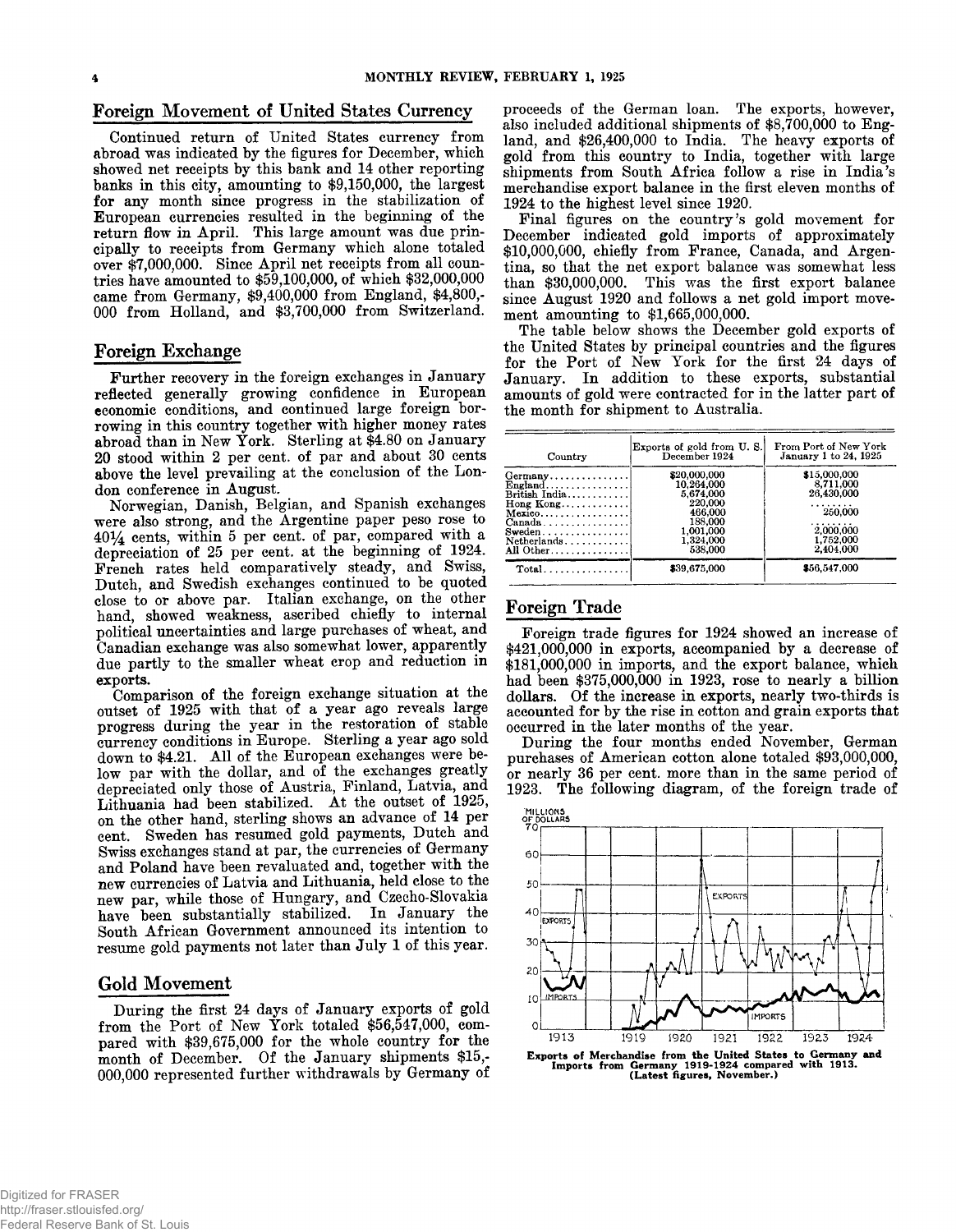the United States with Germany since 1919, and for 1913, shows the recent increase in exports to Germany. The value of imports from Germany, however, after a gradual increase since 1919, declined somewhat in 1924 and was smaller than in 1913, notwithstanding that prices now are much higher.

During December slackening in the movement of cotton and grain caused a decline of \$50,000,000 in total exports of the month to a point \$84,000,000 below the October high level, but still about \$16,000,000 above the rather high figures of December 1923. Imports, on the other hand, which have been increasing since August, showed a further gain of \$38,000,000 to \$334,000,000, the largest figure since May 1923, and \$46,000,000 above December last year.

#### **Production**

The advance of 10 per cent, in the Federal Reserve Board's composite index of production in December was accompanied by increases in a majority of this bank's indexes for individual industries. In many cases the indexes shown in the table below were close to or above the computed normal.

A further increase of 14 per cent, in the average daily rate of pig iron output in December resulted in part from the blowing in of 23 additional blast furnaces. Notwithstanding an increase of 10 per cent, in daily steel output, which carried this bank's index slightly above the computed normal for the first time since March, unfilled orders of the United States Steel Corporation rose 785,000 tons. Buying in January was re-

(Computed trend of past years=100 Per cent.)

|                                                                   | 1923 |      | 1924 |                  | 1923<br>Yearly | 1924<br>Yearly |
|-------------------------------------------------------------------|------|------|------|------------------|----------------|----------------|
|                                                                   | Dec. | Oct. | Nov. | Dec.             | Average        | Average        |
| Producers' Goods                                                  |      |      |      |                  |                |                |
|                                                                   | 93   | 75   | 76   | 92               | 108            | 81             |
| Steel ingots                                                      | 84   | 86   | 87   | 102              | 106            | 87             |
| Bituminous coal                                                   | 89   | 94   | 89r  | 97p              | 104            | 88p            |
| Copper, U.S. mines                                                | 104  | 110  | 113  | 109p             | 99             | 105p           |
| Tin deliveries                                                    | 91   | 88   | 124  | 75               | 107            | 95             |
| Zine*                                                             | 81   | 69   | 69   | 78               | 77             | 73             |
| $Petroleum \ldots \ldots \ldots \ldots \ldots \ldots \ldots$      | 131  | 120  | 118  | .                | 137            | .              |
| Gas and fuel oil                                                  | 105  | 98   | 100  | .                | 102            | .              |
| $Cotton$ consumption                                              | 82   | 91   | 87   | 92               | 96             | 80             |
| Woolen mill activity*                                             | 91   | 97   | 98   | 97 p             | 107            | 88p            |
| Cement                                                            | 153  | 147  | 152  | 157              | 142            | 151            |
| $Lumber. \ldots \ldots \ldots \ldots \ldots \ldots \ldots$        | 122  | 123  | 116  | .                | 125            | .              |
| Leather, $\text{sole} \ldots \ldots \ldots \ldots \ldots$         | 83   | 81   | 81   | .                | 97             | .              |
| Consumers' Goods                                                  |      |      |      |                  |                |                |
| Cattle slaughtered                                                | 90   | 105  | 104  | 109p             | 102            | 105p           |
| Calves slaughtered                                                | 140  | 161  | 146  | 174 <sub>p</sub> | 131            | 139p           |
| Sheep slaughtered                                                 | 83   | 84   | 77   | 81p              | 87             | 89 p           |
| $\textbf{Hogs}$ slaughtered                                       | 109  | 110  | 110  | 119p             | 127            | 121p           |
| Sugar meltings, U.S. ports                                        | 96   | 114  | 91   | 110p             | 107            | 112p           |
|                                                                   | 91   | 111  | 96   | 93p              | 108            | 114 v          |
| $Cigars \ldots \ldots \ldots \ldots \ldots \ldots \ldots \ldots$  | 79   | 86   | 86   | 82               | 88             | 85             |
| $Cigare ttes. \ldots \ldots \ldots \ldots \ldots \ldots$          | 80   | 78   | 69   | 84               | 87             | 82             |
| $To baseo, manufactured \ldots$                                   | 86   | 102  | 93   | 98               | 99             | 102            |
| $Gasoline \ldots \ldots \ldots \ldots \ldots$                     | 119  | 114  | 120  | $\cdots$         | 113            | .              |
| $Tires^* \ldots \ldots \ldots \ldots \ldots \ldots \ldots \ldots$ | 116  | 198  | 158  | .                | 134            | .              |
| $New$ sprint                                                      | 104  | 113  | 107  | 106              | 111            | 110            |
|                                                                   | 90   | 95   | 96   | 102              | 100            | 97             |
| Boots and shoes                                                   | 75   | 96   | 80   | 81p              | 99             | 86 p           |
| Anthracite coal                                                   | 93   | 83   | 78r  | 85p              | 96             | 90p            |
| Automobile, all                                                   | 151  | 120  | 110r | 97 p             | 143            | 118p           |
| Automobile, passenger                                             | 153  | 124  | 112r | 92p              | 149            | 122p           |
| Automobile, truck                                                 | 145  | 104  | 104r | 118p             | 118            | 103p           |

**\*= Seasonal variation not allowed for**

**p=Preliminary r=Revised**

ported less active, but calls for delivery against previous orders raised steel mill operations to nearly 90 per cent, of capacity and additional iron furnaces were put in blast.

Mill consumption of cotton in December increased 40,000 bales to within 8 per cent, of normal, as measured by this bank's index, and woolen mill activity was only 3 per cent, below normal. Mining of anthracite and bituminous coal increased contrary to the usual seasonal tendency, and in the week of January 10 bituminous output reached the largest total in over 4 years.

#### **Indexes of Business Activity**

Nearly all of this bank's indexes of distribution and general business activity were higher in December than in November and, as in the case of the production indexes, many were close to or above normal, as measured by the trend of past years. The following table gives the indexes after allowance for seasonal variation and, where necessary, for price changes.

(Computed trend of past years=100 Per cent.)

|                                                                                                                                                                                                                                                                                                                                                                               | 1923                                                | 1924                                              |                                                  |                                                  | 1923<br>Yearly                                      | 1924<br>Yearlv                                  |
|-------------------------------------------------------------------------------------------------------------------------------------------------------------------------------------------------------------------------------------------------------------------------------------------------------------------------------------------------------------------------------|-----------------------------------------------------|---------------------------------------------------|--------------------------------------------------|--------------------------------------------------|-----------------------------------------------------|-------------------------------------------------|
|                                                                                                                                                                                                                                                                                                                                                                               | Dec.                                                | Oet.                                              | Nov.                                             | Dec.                                             | Average                                             | Average                                         |
| Primary Distribution<br>Car loadings, merchandise and misc<br>Car loadings, other<br>Wholesale trade, Second District<br>Exports<br>Grain exports<br>Panama Canal traffic                                                                                                                                                                                                     | 103<br>103<br>88<br>88<br>97<br>53<br>160           | 108<br>98<br>103<br>111<br>106<br>201<br>103      | 102<br>105<br>91<br>102<br>101<br>119<br>106     | 103<br>110<br>93<br>90p<br>111p<br>93<br>120     | 106<br>113<br>104<br>86<br>110<br>89<br>146         | 103<br>103<br>95<br>94 D<br>106p<br>86<br>126   |
| Distribution to Consumer<br>Chain store sales<br>Mail order sales<br>Life insurance paid for $\dots \dots$<br><b>Magazine advertising</b><br>Newspaper $adverting$                                                                                                                                                                                                            | 103<br>85<br>120<br>101<br>97                       | 93<br>103<br>112<br>100<br>92                     | 97<br>90<br>107<br>99<br>92                      | 99<br>104<br>125<br>98<br>.                      | 99<br>93<br>107<br>100<br>100                       | 95<br>95<br>107<br>98<br>.                      |
| General Business Activity<br>Bank debits, outside of New York<br>City<br>Bank debits, New York City<br>Velocity of Bank Deposits, outside<br>of New York City<br>Velocity of Bank Deposits, New<br>York $\tt City$<br>$\textbf{Postal}\text{ receives}\dots\dots\dots\dots\dots\dots$<br>Electric power $r_{\ldots}$<br>Employment, N.Y. State factories<br>Business failures | 100<br>102<br>101<br>107<br>102<br>103<br>99<br>101 | 105<br>105<br>94<br>92<br>101<br>105<br>91<br>105 | 99<br>110<br>92<br>102<br>94<br>100<br>91<br>102 | 104<br>118<br>93<br>102<br>103<br>.<br>91<br>111 | 105<br>103<br>100<br>106<br>102<br>105<br>102<br>94 | 103<br>110<br>98<br>107<br>99<br>.<br>93<br>103 |

p=Preliminary *r=*Revised

### **Building**

The value of building contracts awarded throughout the country showed a further seasonal decline in December but continued substantially larger than a year ago. Permits applied for, which precede contracts, increased about 10 per cent, over November in 343 cities and were almost as large as a year ago.

The increase in contracts recently has been mainly in the southeastern, central western, and middle Atlantic districts, while in the south permits have also increased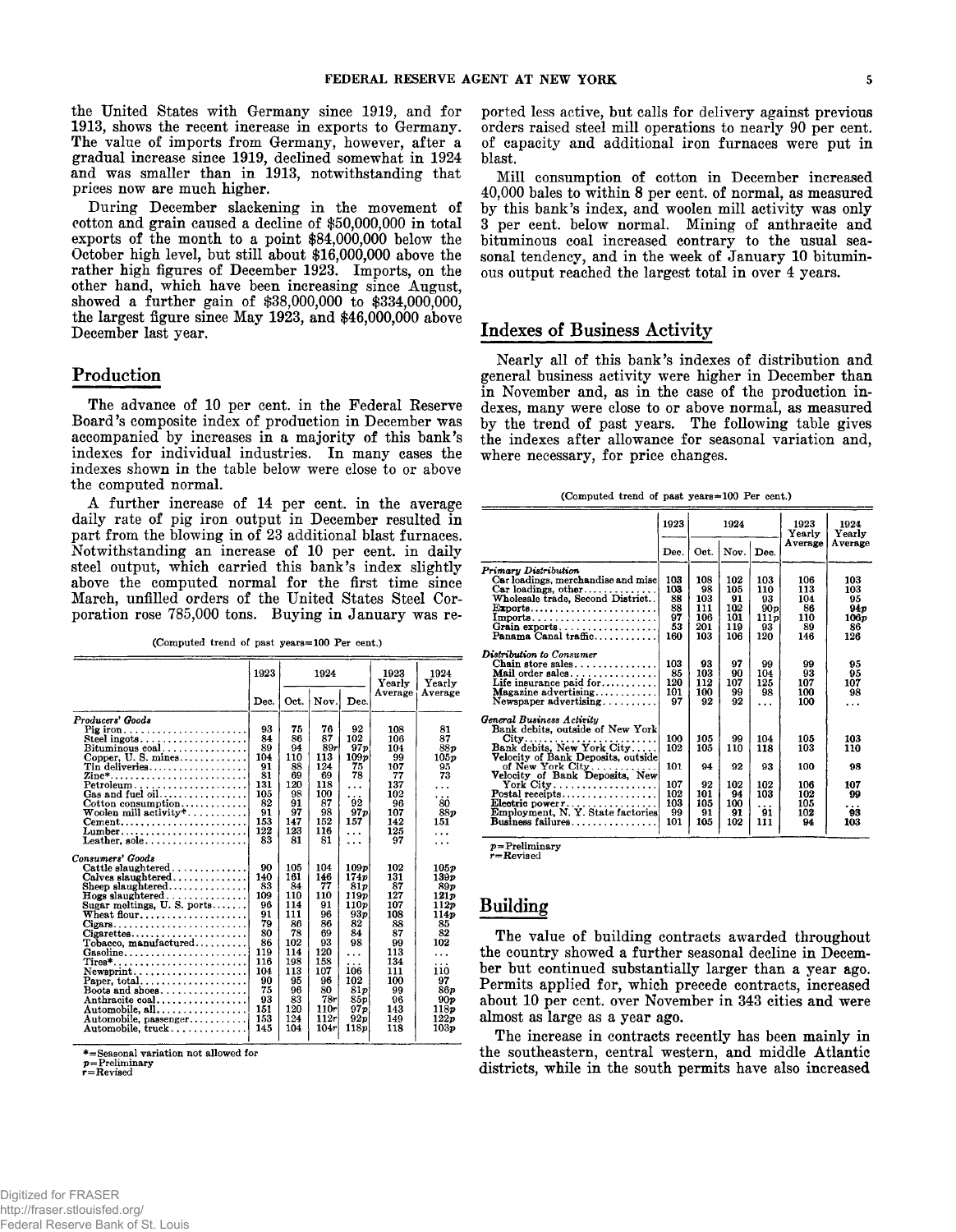largely. In the New York district, however, contracts awarded continued lower than a year ago, when the marked expansion in winter construction was in progress, and in New York City the decline in permits was even more marked.

For the entire year 1924 total contracts let in 27 States were 11 per cent, larger than in 1923, due chiefly to increased residential building in the New York district early in the year. The following diagram, comparing contract awards during the last five years by types of construction, indicates the increased importance of residential building in the totals.



#### **Wages and Employment**

Replies from representative employers to this bank's quarterly inquiry indicate continued stability in this district in the hiring rate of wages for unskilled labor. While there was evidence of a considerable labor surplus and a much reduced labor turnover as compared with a year ago, few employers reported reductions in their hiring rates, and the average rate remained about 2 per cent, below the highest level of 1923. In the New England district, however, additional cotton mills reduced wages of operatives 10 per cent, upon resuming more active operations.

Increases in factory employment of 1 per cent, in New York State and 2 per cent, in the country as a whole, occurred in December, and brought the totals to a level about midway between the summer low point and highest point of 1924 reached last March.

During the first half of January, further increases in factory employment were reported by employment offices. The iron and steel industry continued to reemploy large numbers of men, and there were seasonal increases in factories making automobiles and automobile parts, and in the apparel industries. Notwithstanding these

changes the number of unemployed workers, especially unskilled labor, continues much larger than a year ago in practically all industrial centers of this district, and has resulted in rather difficult conditions in cities which lack diversification of industries.

#### **Commodity Prices**

Marked progress towards the reestablishment of a more normal relationship between agricultural and non-agricultural prices was indicated by the Bureau of Labor Statistics' index of wholesale prices for December. For the first time since 1920 the farm products and foods groups of this index stood at a level equal in relation to 1913 prices with that of all commodities of the index. This equalization reflects both the recovery in farm products, and also a declining tendency in non-agricultural prices during the greater part of the past two years. The accompanying diagram indicates the manner in which the various groups have come together. During recent months, however, it is noteworthy that nonagricultural prices also have shared somewhat in a general upward tendency.



Reflection of the rise in agricultural prices appeared also in other standard price indexes. Largely because of these increases, indexes both of the cost of living and of the general price level, including not only wholesale and retail prices, but also rents and wages, were substantially higher than in June, though not appreciably higher than a year ago. The following table shows the changes in a number of these indexes, and in the Economist's index of British wholesale prices, since June of this year and December of last year.

|                                                     |       | Dec. 1923 June 1924 |        |  |  |  |
|-----------------------------------------------------|-------|---------------------|--------|--|--|--|
| 20 Basic Commodities (F. R. B. of N. Y.)            | 146.8 | 142.3               | *155.2 |  |  |  |
| General Price Level $(F. R. B. of N. Y. ) \ldots$ . | 183   | 180                 | 184    |  |  |  |
| Wholesale Prices, Dept. of Labor                    | 151   | 145                 | 157    |  |  |  |
| Cost of living in U.S., Dept. of Labor              | 173   | 169                 | 173    |  |  |  |
|                                                     | 170.1 | 168.2               | 180.3  |  |  |  |

♦January 24,1925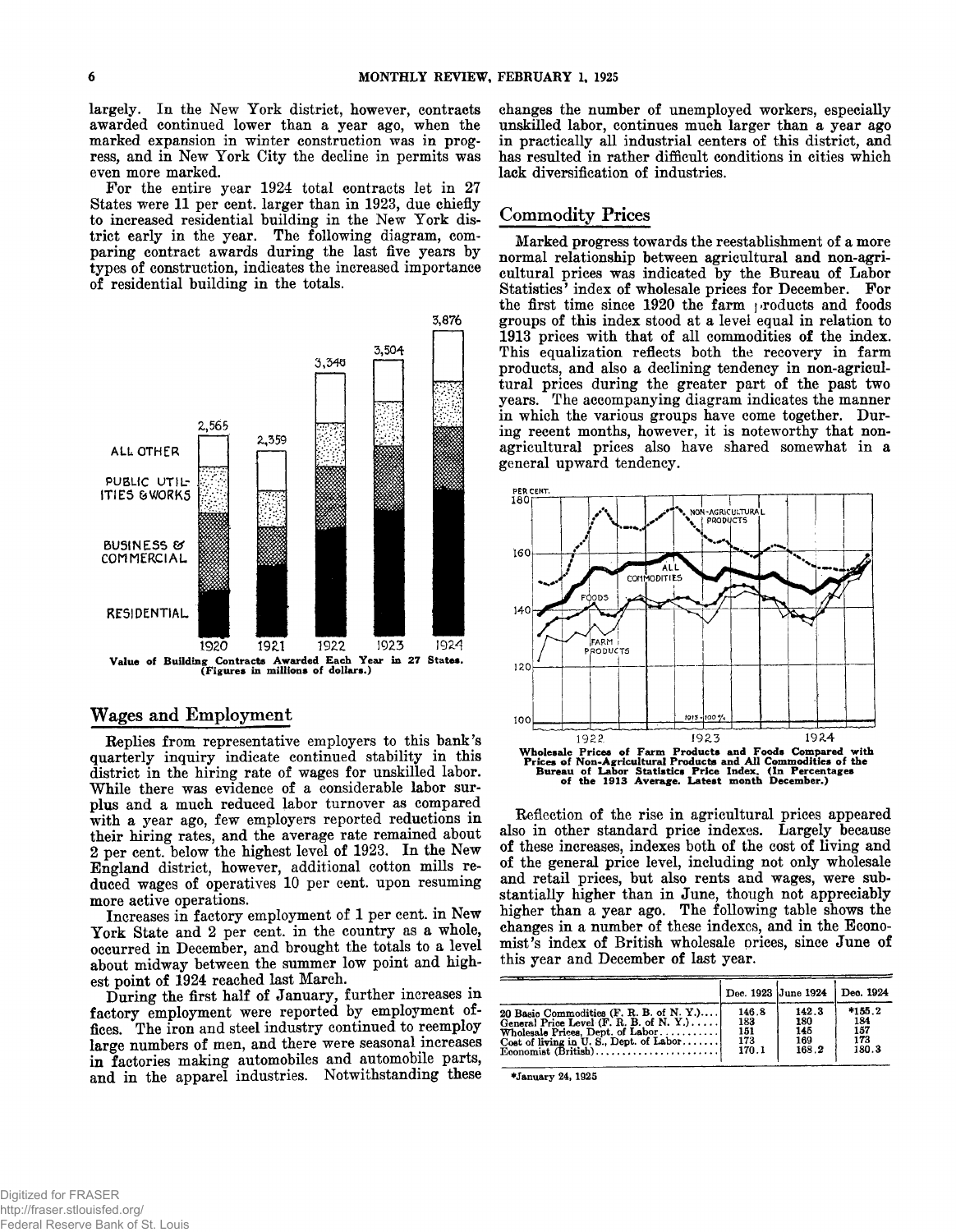#### Wholesale Trade

Wholesale trade in this district showed somewhat less than the usual seasonal decline in December and was 7*Y2* per cent, larger than in December a year ago. This bank's index of trade, after allowance for seasonal variation, advanced slightly to 93 per cent, of normal, as measured by the trend of past years.

Total sales for the year 1924 fell 5 per cent, below those of 1923, compared with an increase of 15 per cent, in 1923 over 1922.

The following table gives detailed comparisons for December sales and total sales of 1924.

|                                                                                                                                                                                                                                                                           | December 1924 Sales<br>Percentage                                                             | Annual Sales<br>(Total Sales 1923⇒<br>Percentage<br>100 Per cent.)                             |                                                        |                                                           |                                                     |                                                     |                                                                |                                                       |  |  |  |  |
|---------------------------------------------------------------------------------------------------------------------------------------------------------------------------------------------------------------------------------------------------------------------------|-----------------------------------------------------------------------------------------------|------------------------------------------------------------------------------------------------|--------------------------------------------------------|-----------------------------------------------------------|-----------------------------------------------------|-----------------------------------------------------|----------------------------------------------------------------|-------------------------------------------------------|--|--|--|--|
|                                                                                                                                                                                                                                                                           | Change from  <br>Nov. 1924                                                                    | Change from<br>Dec. 1923                                                                       |                                                        |                                                           |                                                     | 1919 1920 1921 1922 1923 1924                       |                                                                |                                                       |  |  |  |  |
| $Diamonds \ldots \ldots \ldots$<br>$\mathbf{Dry}$ goods. $\dots\dots\dots$<br>(a) $\text{Cottom} \dots \dots$<br>$(b)$ Silk<br>$\texttt{Shoes} \dots \dots \dots \dots \dots$<br>$Drugs \ldots \ldots \ldots \ldots$<br>$C$ lothing<br>$(a)$ Men's<br>(b) Women's dresses | $+41.0$<br>$+10.5$<br>$+3.6$<br>$+17.4$<br>$+10.3$<br>$+5.4$<br>$-21.3$<br>$-32.2$<br>$+26.2$ | $+26.7$<br>$+24.2$<br>$+14.3$<br>$+34.0$<br>$+18.7$<br>$+15.9$<br>$+8.6$<br>$+31.6$<br>$+15.3$ | 214<br>103<br>91<br>116<br>171<br>85<br>84<br>79<br>92 | 125i<br>105<br>102<br>107<br>139<br>89<br>97<br>107<br>94 | 56<br>87<br>86<br>88<br>105<br>82<br>77<br>73<br>84 | 82<br>84.<br>87<br>80<br>93<br>90<br>83<br>81<br>91 | 100<br>100<br>100<br>100<br>100<br>$100-$<br>100<br>100<br>100 | 102<br>98<br>89<br>107<br>96<br>106<br>91<br>99<br>85 |  |  |  |  |
| Women's coats<br>(c)<br>and suits<br>Groceries<br>Hardware<br>Jewelry<br>Machine tools<br>Stationery                                                                                                                                                                      | $-49.2$<br>$-9.7$<br>$+2.1$<br>$+0.9$<br>$+12.8$<br>$-1.3$                                    | $-26.0$ :<br>$+2.2^{\circ}$<br>$-0.1$ .<br>$-6.8$<br>$-8.24$<br>$-14.33$                       | 83<br>121<br>100<br>169<br>161<br>103                  | 87<br>129<br>115<br>157<br>172<br>128                     | 75<br>90<br>78<br>77<br>42<br>91                    | 80<br>93<br>84<br>87<br>55<br>90                    | 100<br>100<br>100<br>100<br>100<br>100                         | 85<br>96<br>96<br>93<br>78<br>102                     |  |  |  |  |
| Weighted Average                                                                                                                                                                                                                                                          | $-7.5$                                                                                        | $+7.5$                                                                                         | 106                                                    | 113                                                       | 84                                                  | 87                                                  | 100                                                            | 95                                                    |  |  |  |  |

### **Department Store Business**

Final reports on department store sales in this district showed a substantial increase in sales over the same month of 1923, notwithstanding the fact that during the first half of the month holiday trade was reported slow. The average increase in sales for the entire district was 6.6 per cent., part of which was attributed to an extra selling day this year, but the daily rate of sales showed an increase over December 1923 in several localities, including New York City. The average transaction was \$2.95, compared with \$2.87 in December a year ago.

For the year 1924 total department store sales report-

ed to this bank were over  $4\frac{1}{2}$  per cent. greater than in 1923, compared with an annual average increase of about 8 per cent, during the previous five years, after allowance for price variations.

Stocks of merchandise on hand during the early months of the year showed increases over the 1923 level, but in the latter half of the year there appeared to be a tendency to carry smaller stocks relative to the volume of sales than a year previous. Sales in 1924 were four times the average stocks of merchandise valued at selling prices. This indicates a further slight increase in the rate of turnover, which has been increasing since 1920.

The table at the foot of the page compares December sales and stocks with those of a year previous, and also compares annual sales, average stocks, and annual rate of turnover in each of the past six years.

Sales in all the main departments of the stores showed at least slight increases over December 1923. Sales of cotton goods, chiefly domestics, showed the largest increase. The following table shows the changes in sales by major departments.

| Per cent.<br>Change<br>in Sales<br>December 1923<br>tο<br>December 1924 |
|-------------------------------------------------------------------------|
| $+28.3$                                                                 |
| $+17.3$                                                                 |
| $+13.5$                                                                 |
| $+12.8$                                                                 |
| $+12.0$                                                                 |
| $+10.7$                                                                 |
| $+10.5$                                                                 |
| $+9.5$                                                                  |
| $+9.3$                                                                  |
| $+8.4$                                                                  |
| 7.9                                                                     |
| 6.9                                                                     |
| 6.0                                                                     |
|                                                                         |
| $+3.5$                                                                  |
| $+2.7$                                                                  |
| $+0.8$                                                                  |
| $+10.2$                                                                 |
|                                                                         |

Mail order sales in December were more than onefourth larger than in the same month of 1923, and this bank's index advanced to 4 per cent, above the estimated normal as measured by the trend of past years, the highest with one exception since 1920.

|                                     | Per cent. Change<br>Dec. 1923 to Dec. 1924                    |                                                                                     |                                                                 | Annual Sales<br>(Year 1923=100 Per cent.)                                |                             |                                     |                                                          | Average Stock on Hand<br>$(Year 1923 = 100$ Per cent.) |                                                  |                                                        |                                                           |                                                             |                                                                                              | Annual Rate of Stock<br>Turnover                    |                                                          |                         |                                  |                                                         |  |                                                                                                           |
|-------------------------------------|---------------------------------------------------------------|-------------------------------------------------------------------------------------|-----------------------------------------------------------------|--------------------------------------------------------------------------|-----------------------------|-------------------------------------|----------------------------------------------------------|--------------------------------------------------------|--------------------------------------------------|--------------------------------------------------------|-----------------------------------------------------------|-------------------------------------------------------------|----------------------------------------------------------------------------------------------|-----------------------------------------------------|----------------------------------------------------------|-------------------------|----------------------------------|---------------------------------------------------------|--|-----------------------------------------------------------------------------------------------------------|
|                                     | Sales                                                         | Stock                                                                               |                                                                 |                                                                          |                             |                                     |                                                          |                                                        |                                                  |                                                        |                                                           |                                                             |                                                                                              |                                                     |                                                          |                         |                                  |                                                         |  | 1919 1920 1921 1922 1923 1924 1919 1920 1921 1922 1923 1924 1919 1920 1921 1922 1923 1924                 |
| $Syracuse$<br>Elsewhere. 2d Dist    | 7.8<br>∸<br>7.8<br>+<br>7.4<br>5.2<br>2.9<br>$+2.3$<br>$-5.1$ | $+20.0$<br>$+4.8$<br>$+4.2$<br>5.0<br>$\overline{\phantom{0}}$<br>$+3.6$<br>$-15.7$ | $\begin{array}{c} 82 \\ 79 \\ 72 \end{array}$<br>73<br>90<br>82 | $\frac{96}{96}$<br>$\frac{88}{92}$<br>$\frac{92}{99}$<br>$\frac{10}{99}$ | 91<br>98<br>983<br>98<br>98 | -931<br>92<br>89<br>90<br>93<br>961 | 100 l<br>100l<br><b>100</b><br>100<br>100<br>100<br>100l | 104<br>102<br>109<br>106<br>101<br>100<br>99           | 81.<br>89<br>93 <sup>1</sup><br>103<br>94<br>79. | 110I<br>1151<br>114<br>133<br>1391<br><b>116</b><br>99 | -931<br><b>101</b><br>89<br>104<br>106<br>$\frac{99}{93}$ | 94<br>$\frac{96}{90}$<br>95<br>96<br>101<br>92 <sub>1</sub> | 1001<br>100<br>100 <sup>1</sup><br>100 <sup>1</sup><br><b>100</b><br>100<br>100 <sup>1</sup> | <b>1011</b><br>103<br>1051<br>104 l<br>102l<br>961. | 4.OI<br>$103$ 3.0<br>3.41<br>2.81<br>2.91<br>3.1<br>2.4' | 2.61<br>3.1             | 2.813.1<br>3.013.71<br>2.51 3.21 | 3.21<br>3.8I<br><b>3.6</b><br>3.OI<br>$2.3$ $2.3$ $2.4$ |  | $3.51$ $3.91$ $3.91$ $4.01$ $4.2$<br>3.31, 3.3<br>$3.91$ 4.0<br>.3.6L3.6<br>3.613.5<br>3.313.2<br>2.3 2.3 |
| All Dept. Stores                    | $+6.6$                                                        | $+0.7$                                                                              | 80                                                              | 95                                                                       | 91                          | -931                                | 100                                                      | 105                                                    | -81                                              | <b>110</b>                                             | 931                                                       | 94                                                          | 100 l                                                                                        |                                                     |                                                          |                         |                                  |                                                         |  | $103$ 3.8 3.3 3.8 3.8 3.9 4.0                                                                             |
| Apparel Stores<br>Mail crder houses | $+24.9$<br>$+25.9$                                            | $+56.6$<br>.                                                                        | 76<br>101                                                       | -87)<br>103                                                              | $\frac{90}{72}$             | 931<br>80                           | 100<br>100l                                              | 108<br>107                                             | 64                                               | 91                                                     | 821                                                       | -901                                                        | 100 <sup>1</sup>                                                                             |                                                     |                                                          | 118 $5.7$ 4.6 $5.3$ 5.0 |                                  |                                                         |  | 4.81, 4.5<br>$\cdots$                                                                                     |